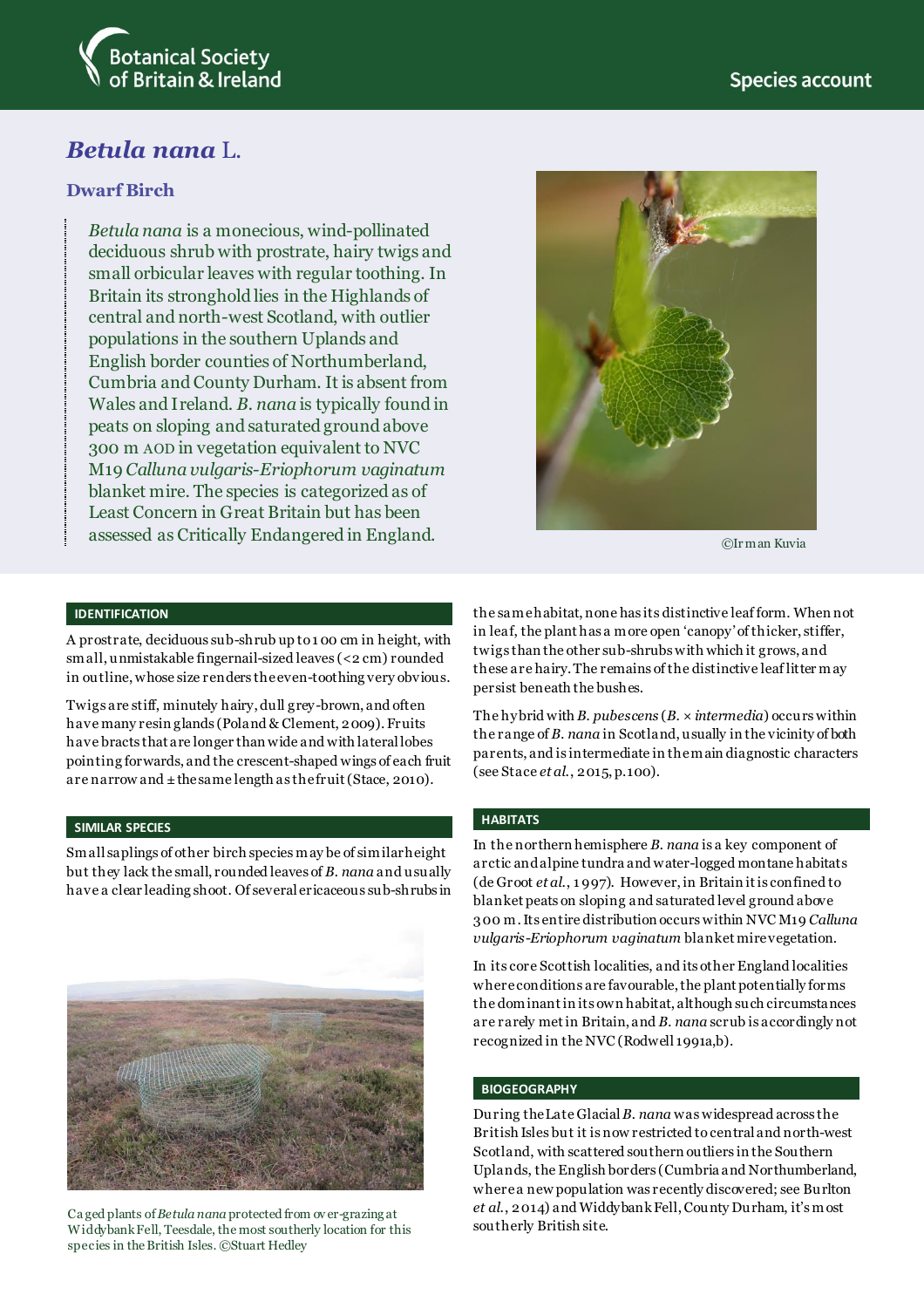# *Betula nana* L.

Globally,*B. nana* is a widespread circumpolar Arctic-montane species, with subsp. *nana* found in western Greenland, Iceland, the British Isles, northern Europe and southwards to the northern Alps and Carpathians and into western Siberia (Jalas & Suominen, 1976). Subsp. *exilis* occurs across Siberia, Alaska and northern Canada to Baffin Island and Labrador (de Groot *et al*., 1 997). *B. nana* grows at between 245 m and 855 m AOD in Scotland reaching 1075 m in Scandinavia and 1 300 m in Alaska.

## **ECOLOGY**

*Betula nana* scrub is a characteristic component of the natural shrub zone intermediate between coniferous forest and montane heathland e.g. at Hardanger in Norway, as well as more widely in Boreal and Arctic regions. Like many phanerophytes (shrubs and trees), *B. nana* is capable of becoming a dominant plant where conditions are favourable.

It is a monoecious, wind-pollinated species that sets much fertile seed (Dines, 2002). Seedlings attain a height of 3 cm in their first year, with 4-6 true leaves, and the plant is also capable of v egetative spread through layering of shoots and growth from rootstocks, the latter measured at 147 years of age in Greenland (Watson-Featherstone, 2000). Like other birch species, mycorrhizal associations are present, though how important these are in small, isolated stands is not known. Leaves of the species are sometimes predated by caterpillars of Northern Eggar *Lasiocampa quercus callunae*.

Unsurprisingly, English populations on the very edge of its



British range do not exhibit the extent and vitality of boreal and arctic ones, although the two extant English border populations less than a hundred kilometers further north are significantly larger and more viable than the Teesdale vestige.

In recognition of the lost ecological role of *B. nana* in Britain, the species has become a focus for restoration projects in Scotland, with for example, ex-situ cultivation and replanting in suppressed areas by the conservation charity Trees for Life.

It is interesting to note that further north in the tundra of western Greenland, *B. nana* appears to havereacted positively to warmer winter and spring air temperatures associated with climate change, with increased spread contributing to what is becoming known as the 'greening of the arctic' (see Hollesen *et al*. 2015).

### **THREATS**

Grazing and burning have been cited as factors in the decline of this plant in Scotland, and may historically have played a role in the diminution of the plant at its southernmost British limit in Teesdale, where perhaps the greatest threat lies in its presence in very small numbers. The recorded history of the plant at Teesdale suggests it has been present in only very small amounts for perhaps two centuries and this, coupled with poor or no flowering, suggests possible inbreeding depression and perhaps the end-point of a decline which, although not possible to profile, is likely to have been continuous for many centuries; subfossil leaf remains show presence in the current location for seven thousand years.

#### **MANAGEMENT**

*Betula nana* can persist and flourish in suitable conditions without the requirement for specific species-driven management. However, extant populations are vulnerable to ov ergrazing and heather burning, and consequently management should focus on establishing communication with relevant landowners to draw attention to the location of the species and its ecological requirements.

With regard to the outlier English populations, although the same threats apply they are amplified by small population size and fragmentation. It may therefore be a question of preservation rather than conservation for the English localities, with management aimed at protecting individual plants from grazing and burning, and potentially the planting of seedlings/mature plants to bulk up the extant population.

## **REFERENCES**

- Burlton, B., Richards, J. & Simpson, G. 2014. A fourth English site for *Betula nana* (Dwarf Birch). *BSBI News* 127: 19-22
- de Groot, W.J., Thomas, P.A. & Wein, R.W. 1997. *Betula nana* L. and *Betula glandulosa* Michx. Biological Flora of the British Isles No. 335. *Journal of Ecology* 85, 241-264.
- Dines, T.D. 2002. *Betula nana*. In: C.D. Preston, D.A. Distribution of *Betula nana* in Great Britain and Ireland. **Pearman, & T.D. Dines (eds & comps)**, *New Atlas of the*